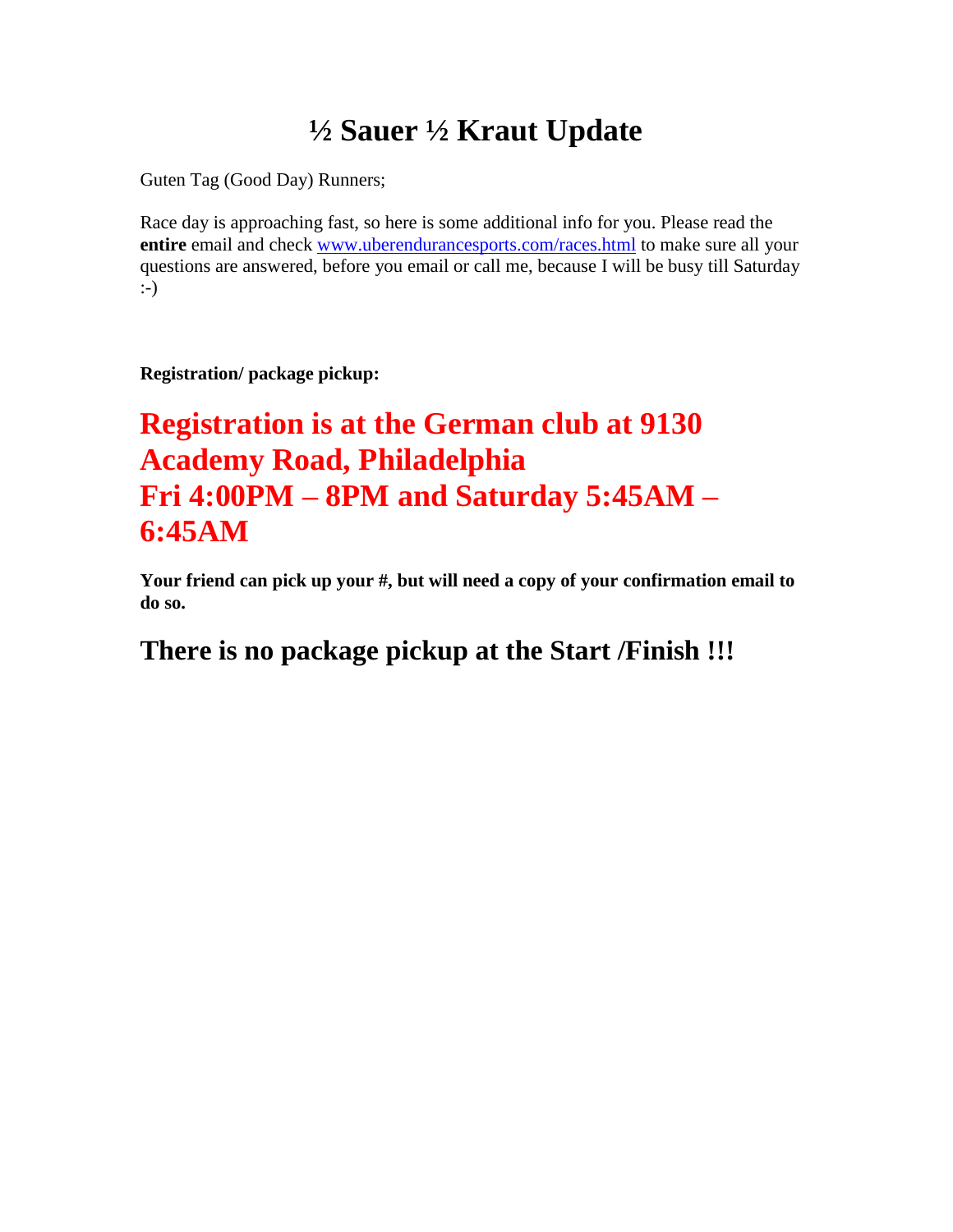

If you received this confirmation email, then you are registered for this race. You may check your registration also by going to:

- 26.2: [https://www.ultrasignup.com/entrants\\_event.aspx?did=88231](https://www.ultrasignup.com/entrants_event.aspx?did=88231)
- 13.1: [https://www.ultrasignup.com/entrants\\_event.aspx?did=88232](https://www.ultrasignup.com/entrants_event.aspx?did=88232)

If you can't find your name on that list, log into ultrasignup and click on the registration history tab to retrieve you confirmation. I highly recommend bringing a printout of your registration confirmation to avoid any confusion during packet pickup.

## **Important:**

#### a) **Do not go to the start without your number and chip, there is no pickup there.**

b) **There is no expo** , no vendor telling you about the newest electrolyte drink that makes you a minute a mile faster, no food guru , selling you holistic energy bars, that make you a better person and most importantly no vendor selling shoes/shorts or other essentials, so make sure you packed everything you need for race day.

## **Why don't we have an expo?**

Races charge vendors a large amount of money for an expo booth. For the vendor to recoup his cost he needs a lot of sales and traffic by runners. To guarantee that, races make it mandatory to pick your bib up the day before. This is an inconvenience and also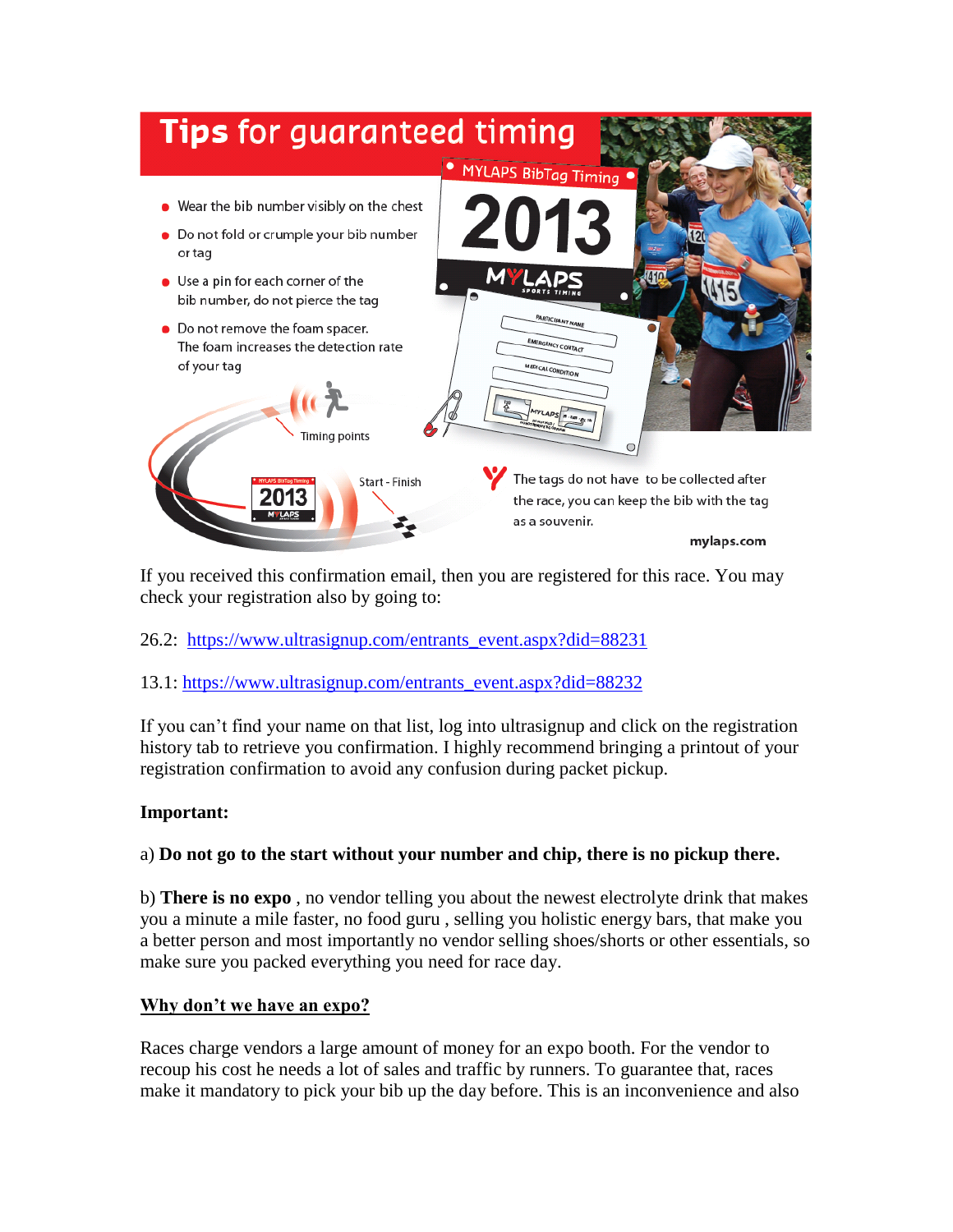cost for the runner. We want to offer a low cost fun experience for our races, hence we forgo the expo.

## **Bus Shuttle:**

Buses will start boarding at 5:45 right outside the German club to bring you to the start. **Runners with bib # only.** Always board the first bus. Do not wait to the last minute to get on the bus. Last bus will leave 7:00. If everybody shows up at 6:45, there will be no way we can start this race even close to on time. **Therefore I recommend everybody, who put down a race pace of 10min/per mile or faster should register and board by 6:10.**

Bus will bring you back to the German club after the race. Shuttle will go till 2:00PM.

Advantages of being there early:

- **First runners will get first dibs on which color shirt they want.**
- First in line at the porta potties
- First in line for the gear drop
- Check out the course, warm up properly

Starting at around 9:30 AM, shuttle will bring you back to the German club. Shuttle will pick up runners every 15-20 minutes.

## **Parking:**

#### **Option A)**

Park at the German Club, pickup your number and hop onto the shuttle. Once parking is full, there is some off street parking, and as of now, we have permission to also use the some of the school parking lot across the street in between the baseball field and the school.

Cannstatter German Club:

[https://www.google.com/maps/place/9130+Academy+Rd,+Philadelphia,+PA+19114/@4](https://www.google.com/maps/place/9130+Academy+Rd,+Philadelphia,+PA+19114/@40.0547751,-75.0102493,17z/data=!3m1!4b1!4m5!3m4!1s0x89c6b483fb097497:0xe34dba7aede2b5c8!8m2!3d40.0547751!4d-75.0080553) [0.0547751,-](https://www.google.com/maps/place/9130+Academy+Rd,+Philadelphia,+PA+19114/@40.0547751,-75.0102493,17z/data=!3m1!4b1!4m5!3m4!1s0x89c6b483fb097497:0xe34dba7aede2b5c8!8m2!3d40.0547751!4d-75.0080553) [75.0102493,17z/data=!3m1!4b1!4m5!3m4!1s0x89c6b483fb097497:0xe34dba7aede2b5c](https://www.google.com/maps/place/9130+Academy+Rd,+Philadelphia,+PA+19114/@40.0547751,-75.0102493,17z/data=!3m1!4b1!4m5!3m4!1s0x89c6b483fb097497:0xe34dba7aede2b5c8!8m2!3d40.0547751!4d-75.0080553) [8!8m2!3d40.0547751!4d-75.0080553](https://www.google.com/maps/place/9130+Academy+Rd,+Philadelphia,+PA+19114/@40.0547751,-75.0102493,17z/data=!3m1!4b1!4m5!3m4!1s0x89c6b483fb097497:0xe34dba7aede2b5c8!8m2!3d40.0547751!4d-75.0080553)

Overflow Parking: <http://maps.google.com/maps?q=40.055582,-75.009531&num=1&t=h&z=18>

## **!!! Do not park at autozone or the mall, they have towed cars in the past !!!!!**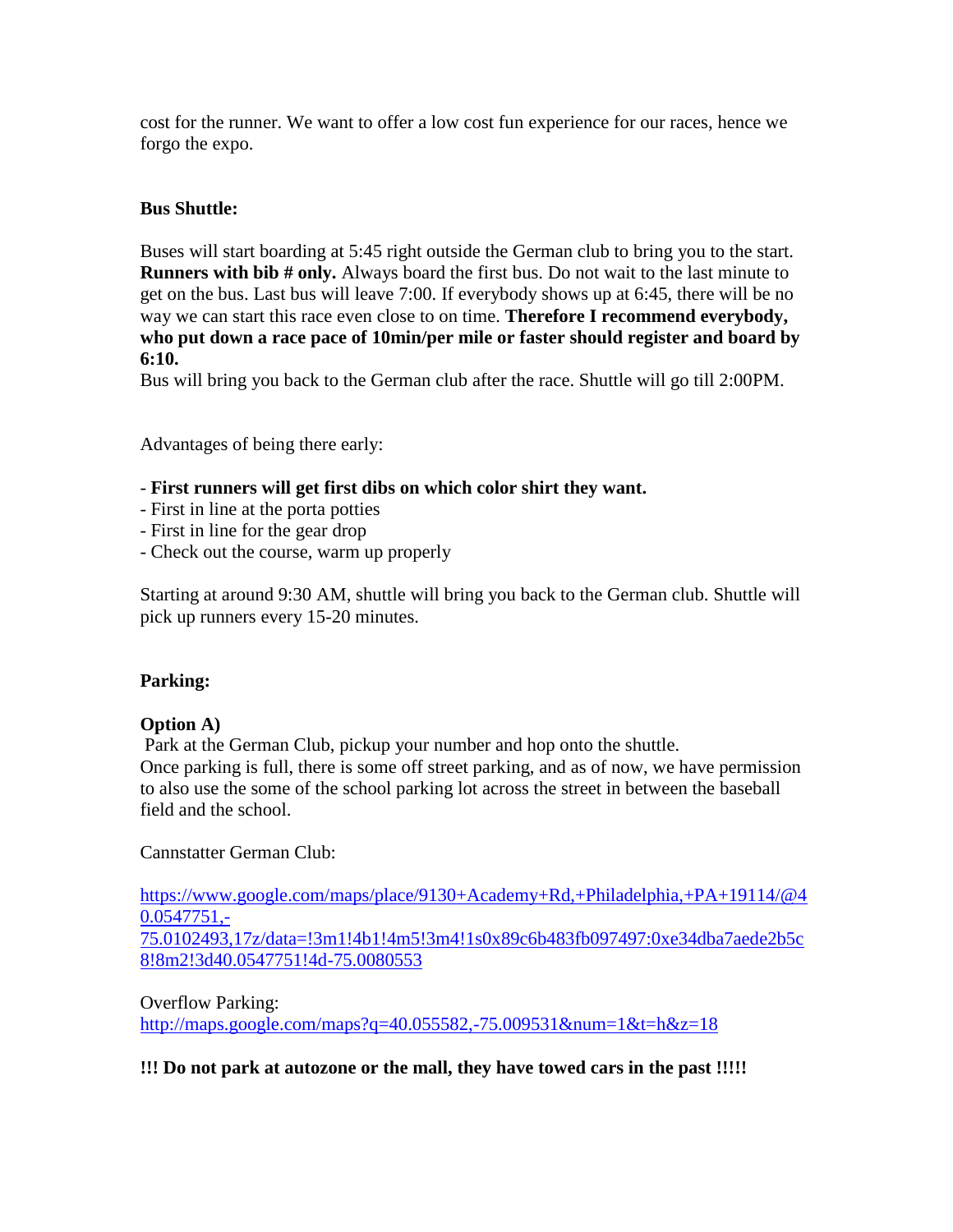## **Option B)**

This might be a good option for runners who pick up their stuff up the day before, or for someone who has to leave right after the race.

Closest address to the start: 3098 Rhawn Street, Philadelphia,PA 19136

<http://maps.google.com/maps?q=40.047493,-75.035419&num=1&t=h&z=15>

There are about 100 spots at the start/finish. First come /first serve, will be coned off when filled, but you can also find a spot in the neighborhood there.

Especially, if you are running the half, you can park at the start /finish, still hop onto the shuttle to the club for the awards and food and then use the shuttle to get back (Last shuttle back to start/finish approximately 1:45PM

## **Gear drop:**

Gear drop is right at the start/finish. This way you can bring a change of clothes to change after the race before you shuttle back to the post race party. Please bring a bag or backpack for your gear. Make sure there are no valuables in the bag. We will tape your bib # on the bag, but please also put a note with your name, race # and phone # inside the bag. We are not responsible for any lost items.

#### **Start:**

This is not a mega big city race. We probably end up with around 500 runners.

However, since we are using a bike trail that is only 8- 10 feet wide, the staging area will be about 100 yards long.

Since the race is chip timed and age group awards are based on chip time, it won't matter if someone in your age group is lining up way ahead of you. If you are competing for the top 3 overall or masters win, line up in the first row, because these will be determined by gun time (first to cross the finish line wins).

## **Timing:**

This race is chip timed. Marathoners do have the option to finish the  $\frac{1}{2}$  and get timed and compete for awards in the  $\frac{1}{2}$  if they decide to do so.

You can even decide during the race to downgrade. If you finish under 2:40 the timer most likely assumes you running the half , unless you look like a total stud. **If you finish, later than that, and you are downgrading from the full, simply tell the timer as you approach the finish line that you downgraded from the half.** Make sure he can see your bib# or call it out.

There will be a timing kiosk where you can check your time right after the race. Your friends and family also can check your time as soon as you cross the finish line online at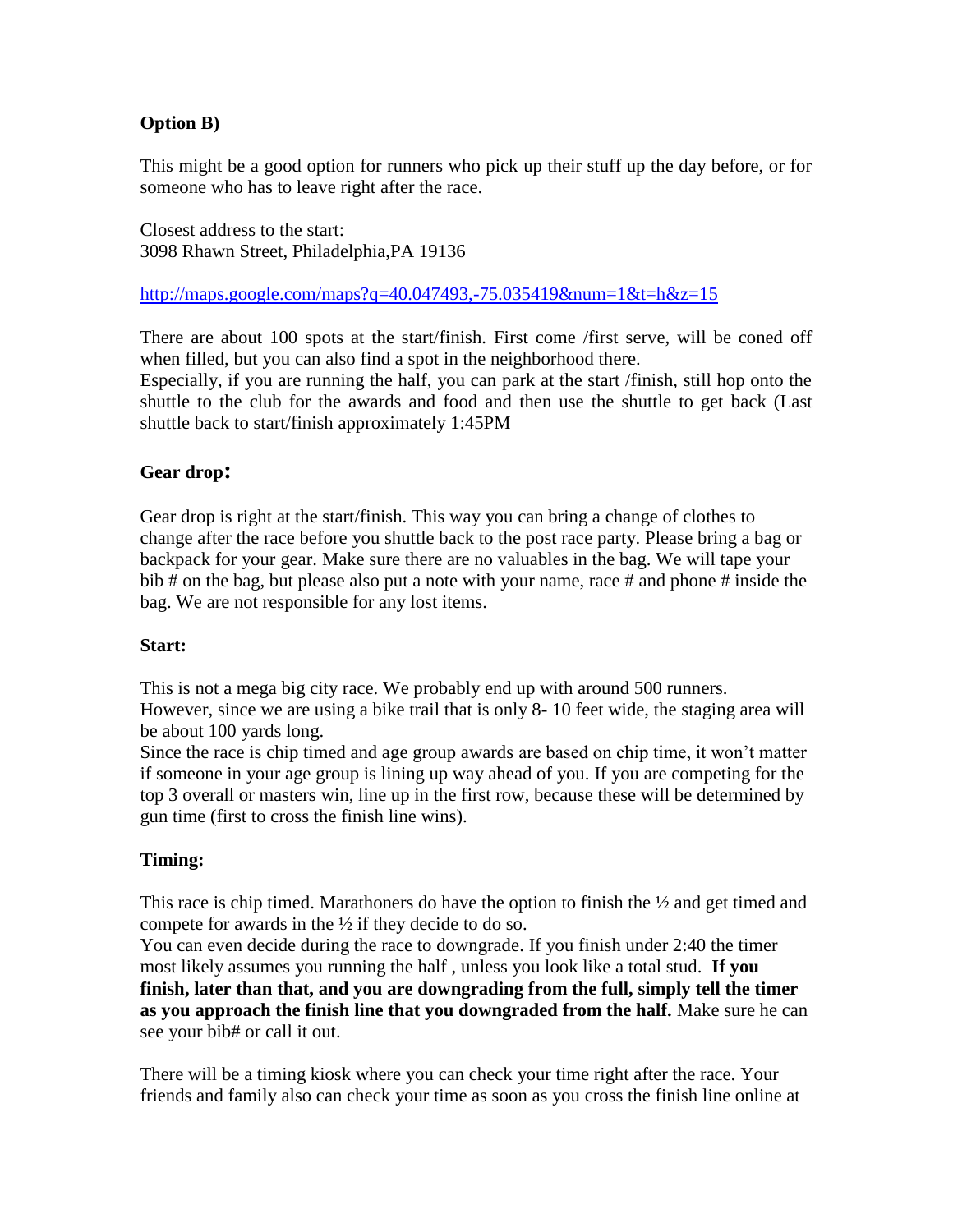## **<http://www.novatimingsystems.com/results.aspx>**

## **BTW, did I mention there is no Bib pickup at the Start/Finish**

#### **Weather/Hydration/Course support:**

Even if the weather looks pretty good, running in the 70ies and low 80ies is less then ideal. So proper hydration and smarter pacing (translation: slow down a little, run by perceived effort instead of min/mile) is important. I always recommend carrying at least 16 oz of fluids with you when running a summer race. We will have 600 gallons/Gatorade on the course. ½ has 7 aid stations full has 15. Oktoberfest Aid station also features pretzel and snacks.

We will have bike patrols (neon vest) with bottled water and electrolyte tablets on the course. So if you feel dehydrated, weak or dizzy, stop them to take care of you, or tell a fellow runners to notify the next aid station to send a biker your way. We will have a EMS unit at the start/finish and a medic on a gator on the course.

#### **Gels:**

We have Gu Gel at Mile 7.5 and 20.5. Supplies are limited, so if you heavily rely on them bring your own.

**Do not litter!!!!. Race takes place in a park. We can not send a sweeper vehicle through to clean up, everything has to be done by hand. Please do not throw your empty gel packets on the ground. There are trashcans at the aid stations.**

#### **How to follow the course:**

Obviously a small race like ours does not have the budget to pay overtime for 50 police officers for traffic control, however, that won't be necessary because there isn't a single road crossing and the course is easy to follow.

Basically you follow the bike trail upstream for 6 miles, then you enter the Mount cuckoo area that loops around a little and get's you back on the bike trail around 7.5 and then you follow the bike trail downstream for a little more than 5.5 miles to the finish. Do the course twice if you run the marathon.

- there will be a lead bike
- there will be **white** arrows on the bike path showing you the right way
- there will be signs out there pointing you the right way
- mount cuckoo will also be marked pink ribbon on trees
- there will be guides at the crucial turns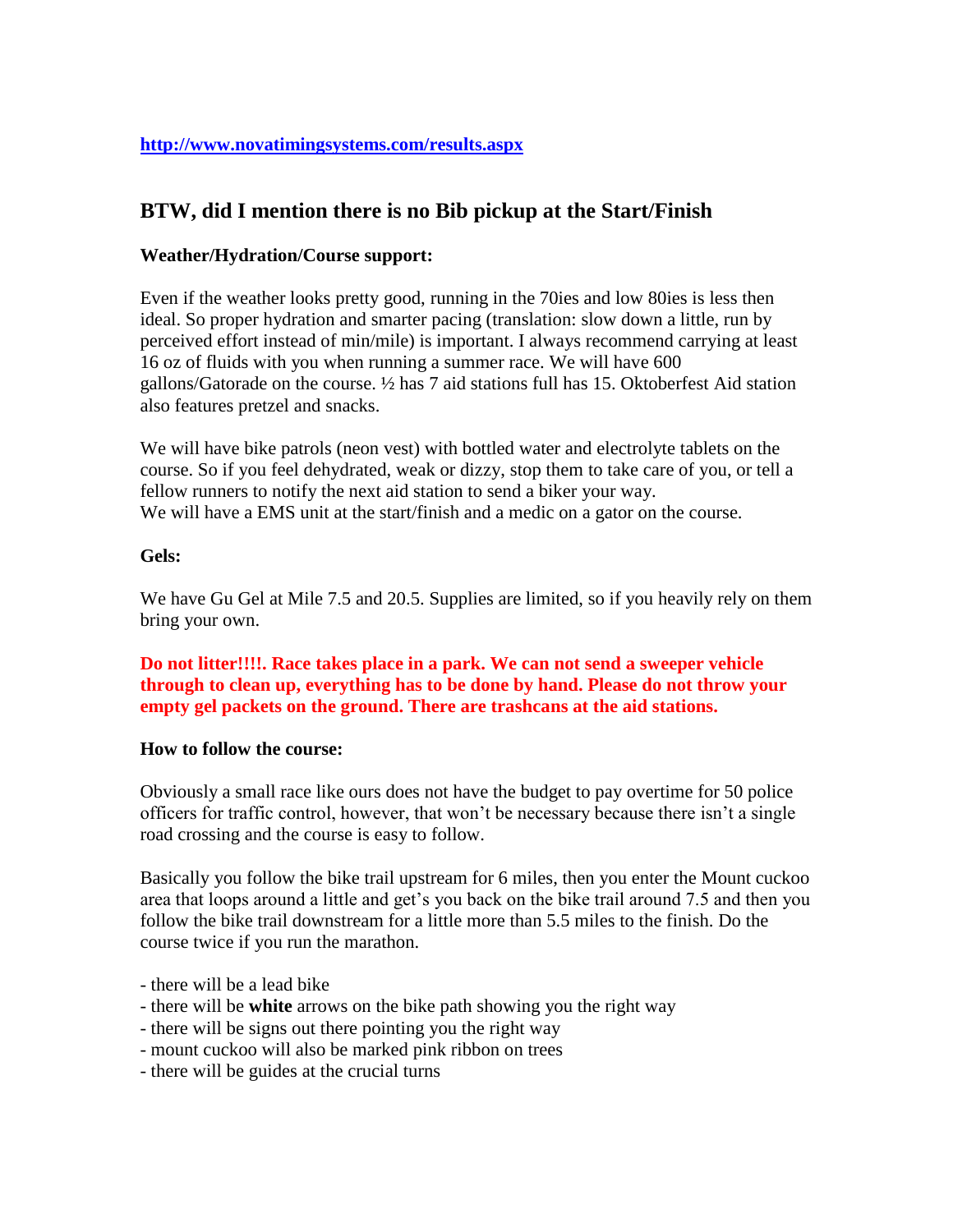I'm sure 1 or 2 people will get lost, because they were updating their facebook status during the run, but if you pay attention there should be absolutely no confusion where to go.

## **Timelimit: (read this very carefully if you are signed up for the full marathon)**

There is a 6:30 time limit. Marathoners who usually struggle breaking 6 hours in cool conditions should consider downgrading to the half. We will assume, since temps will be rising throughout the day that the runners pace will slow on their second loop, therefore we **will close the second loop after 3:10 hours (clocktime, not chiptime!!!)**. **No exception!!! Race director reserves the right to close the course earlier if weather conditions become dangerously hot and/or humid.** Weather forecast looks ok for now, so that might not be an issue, but I do not want anybody on the course running in high 80ies or even 90 degrees in the afternoon. You have to finish the half if you don't make it before the cutoff. Do not email me about the many races you have done in the summer heat the last couple decades and that you faced all kinds of adversity. We can not make a case by case decision that day. Once/if we close the second loop, that will be it for everybody. I know many of you run for many years and have done summer (ultra)craziness many times before. It's not you, who I'm worried about. It's the oblivious runner that I'm worried about. Try not to run the first loop way faster than you usually would, just to beat the cutoff, because you will pay for it later. No one will be allowed back on the course after 3:10 hours, **this is for your safety**. Once again, I know, many of you have run summer races even ultras in the summer many times, but I can not tell, who has the experience to run in these temps and who is way over his head here. And there is always somebody. Plus, we can not pull all the volunteers and medics from the course, even if it is just for that one runner, who is struggling to come back late in the afternoon. There is always another race, were you can achieve your goal. I personally missed my first BQ attempt on a hot day by 7 sec, so I know about a disappointing race.

## **Finish Line:**

There will be bottled water  $\&$  snacks. Your race package will contain 2 tickets. You can use one for your finisher beer and one for food or you can use both for beer if you ate too much cake. These tickets are valid at the German Cannstatter Club beergarden only.

## **Awards:**

Award ceremony for the  $\frac{1}{2}$  is scheduled for around 11AM, the full for around 1PM. We will award the nicest **bavarian post-race outfit** before the award ceremony and there will be a **performance of the German Almrausch dance group** before the ceremony. This is always a fun time. We also will have a little on stage competition we call the Bavarian Triathlon, very entertaining.

## **Refunds**